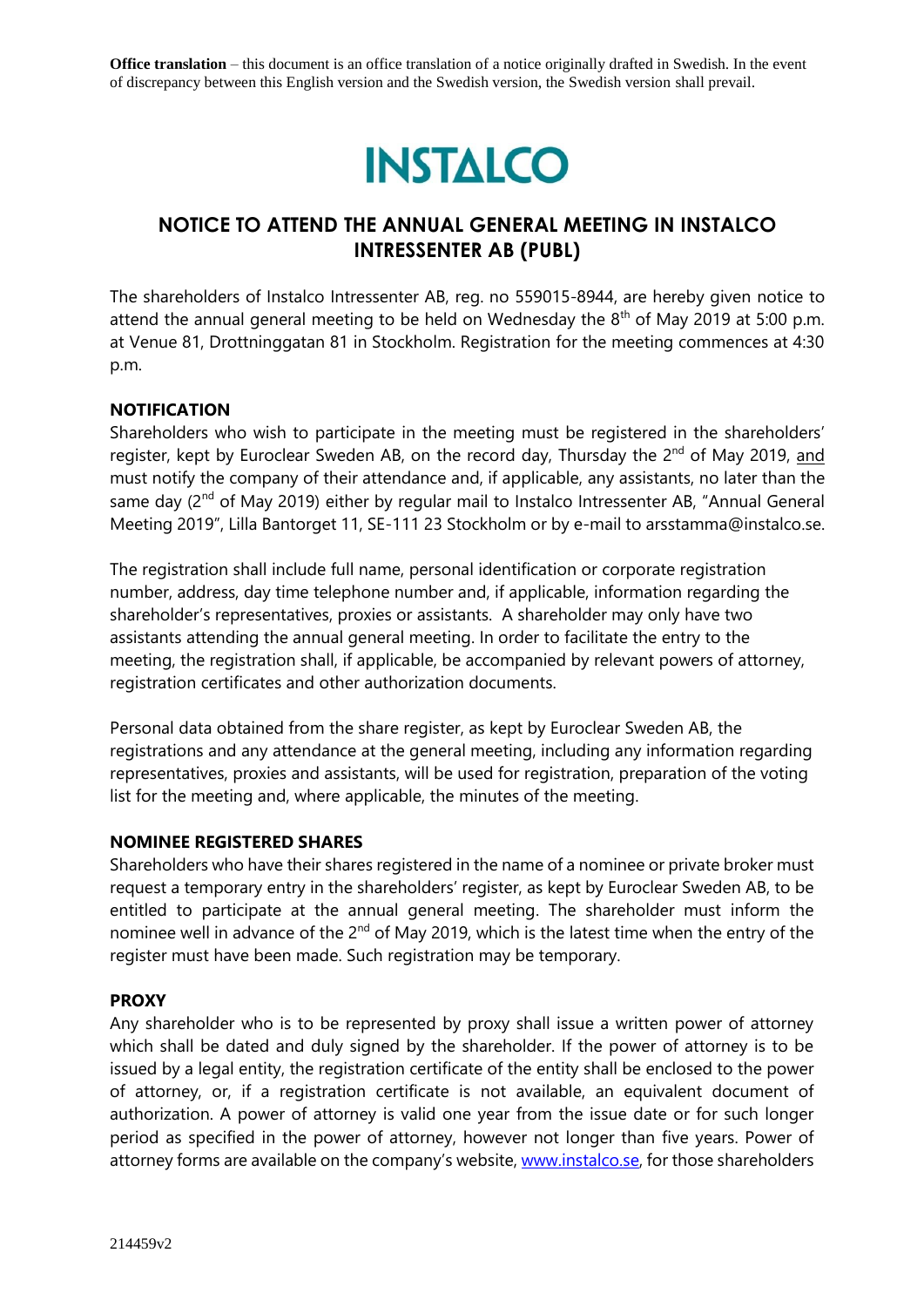who wish to participate at the general meeting by proxy. Please note that the original power of attorney shall be presented at the general meeting in addition.

### **PROPOSED AGENDA**

- 1. Opening of the meeting and election of chairman of the meeting
- 2. Preparation and approval of the voting list
- 3. Approval of the agenda
- 4. Election of one or two persons to confirm the minutes
- 5. Determination as to whether the meeting has been duly convened
- 6. The CEO's statement
- 7. Presentation of the annual report and the audit report, and the consolidated accounts and the group's audit report
- 8. Resolution regarding the adoption of the income statement and the balance sheet, and the consolidated income statement and consolidated balance sheet
- 9. Resolution regarding the allocation of the company's profit according to the adopted balance sheet
- 10. Resolution regarding discharge of liability for the members of the board of directors and the CEO
- 11. Determination of number of board members and the number of auditors and, if applicable, deputy auditors
- 12. Determination of remuneration for the board members and the auditors
- 13. Election of board members, chairman of the board, auditors and, if applicable, deputy auditors
- 14. Resolution on guidelines for remuneration to the senior management
- 15. Resolution on principles for the appointment of, and instructions for, the nomination committee
- 16. Resolution to change the company name and amend the company's articles of association
- 17. Resolution to grant the board of directors an authorization to purchase and sell the company's own shares
- 18. Resolution to grant the board of directors an authorization to issue new shares
- 19. Closing of the meeting

### **THE NOMINATION COMMITTEE'S PROPOSAL**

The nomination committee, established in accordance with the resolution made at the annual general meeting the 8<sup>th</sup> of May 2018, consisting of Krister Hansen (appointed by Per Sjöstrand), Helen Fasth Gillstedt (appointed by Handelsbanken Fonder), Magnus Skåninger (appointed by Swedbank Robur Fonder) and the chairman of the board of directors, Olof Ehrlén, has presented the following proposal. The nomination committee's reasoned opinion is available on the company's website, www.instalco.se.

### **Item 1. Election of chairman of the meeting**

The nomination committee proposes that Olof Ehrlén is elected as chairman of the meeting.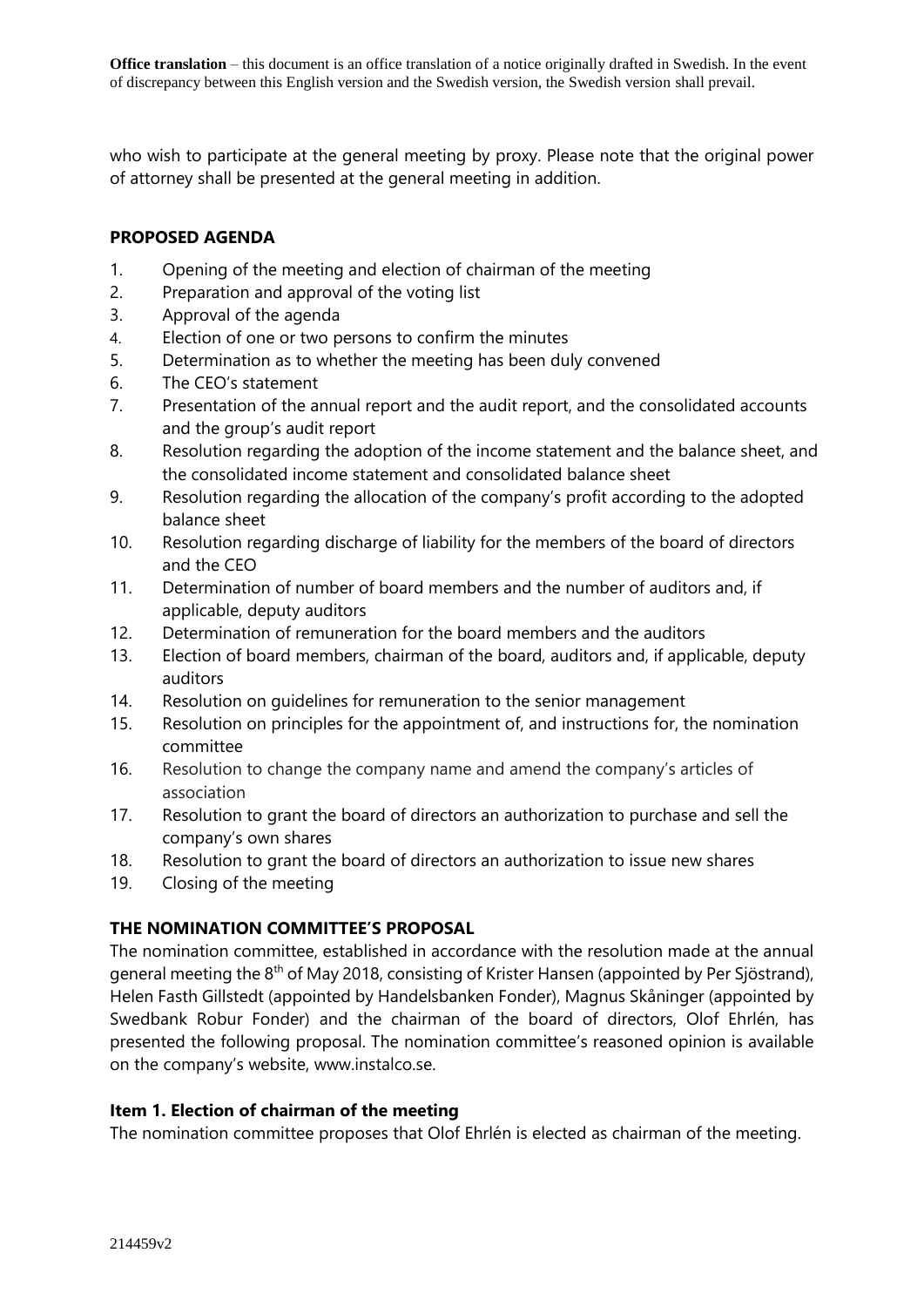**Office translation** – this document is an office translation of a notice originally drafted in Swedish. In the event of discrepancy between this English version and the Swedish version, the Swedish version shall prevail.

#### **Item 11-13. Election of, and remuneration for, the board of directors and the auditor**

The nomination committee proposes that the board of directors shall be composed of six (6) ordinary members without deputy directors for the period ending at the next annual general meeting and that the following persons shall be elected as ordinary board members: Olof Ehrlén, Johnny Alvarsson, Carina Qvarngård, Carina Edblad, Per Leopoldsson and Camilla Öberg. Thus, the nomination committee proposes re-election of all ordinary board members. Furthermore, the committee proposes that Olof Ehrlén is re-elected as chairman of the board of directors. Information regarding the education, past work experience, assignments in the company and other important assignments etc. of the proposed board members can be found in the nomination committee's reasoned opinion presented on the company's website, [www.instalco.se.](http://www.instalco.se/)

The nomination committee proposes that remuneration to the board of directors for the next term of office shall amount to SEK 2,000,000, of which SEK 500,000 shall be paid to the chairman of the board and SEK 250,000 to each of the other members, which corresponds to the remuneration of the previous term.

Furthermore, the nomination committee proposes that remuneration to the audit committee of the board of directors for the next term of office shall be SEK 150,000 to the chairman and SEK 50,000 to each of the other members. No extra remuneration is proposed to the remuneration committee.

The nomination committee proposes that a registered auditing firm shall be elected as the auditor of the company and that remuneration shall be paid in accordance with approved invoices. The nomination committee proposes that the registered auditing firm Grant Thornton Sweden AB shall be re-elected as the auditor of the company. The registered auditing firm has informed that authorized public auditor Camilla Nilsson will be appointed as auditor-in-charge in case of re-election. The current auditor-in-charge, Jörgen Sandell, is retiring.

### **Item 15. Resolution on principles for the appointment of, and instructions for, the nomination committee**

The nomination committee does not propose any changes to the principles for the appointment of, and instructions for, the nomination committee which are in force until further notice as resolved by the annual general meeting held on 8<sup>th</sup> of May 2018.

In essence, the resolution in force stipulates that the nomination committee shall consist of the chairman of the board and three members appointed by the three shareholders holding the largest number of votes at the end of the third quarter each respective year. If any shareholder waives its right to appoint a member of the nomination committee, the right shall pass on to the next shareholder in line by number of votes and so on. The names of the members of the nomination committee together with the names of the shareholders who have appointed them shall be made public no later than six months ahead of the annual general meeting. The nomination committee elects its chairman. The chairman of the board may not be the chairman of the nomination committee. If any member resigns from the nomination committee before its term of office has ended, and the nomination committee considers a need for the resigned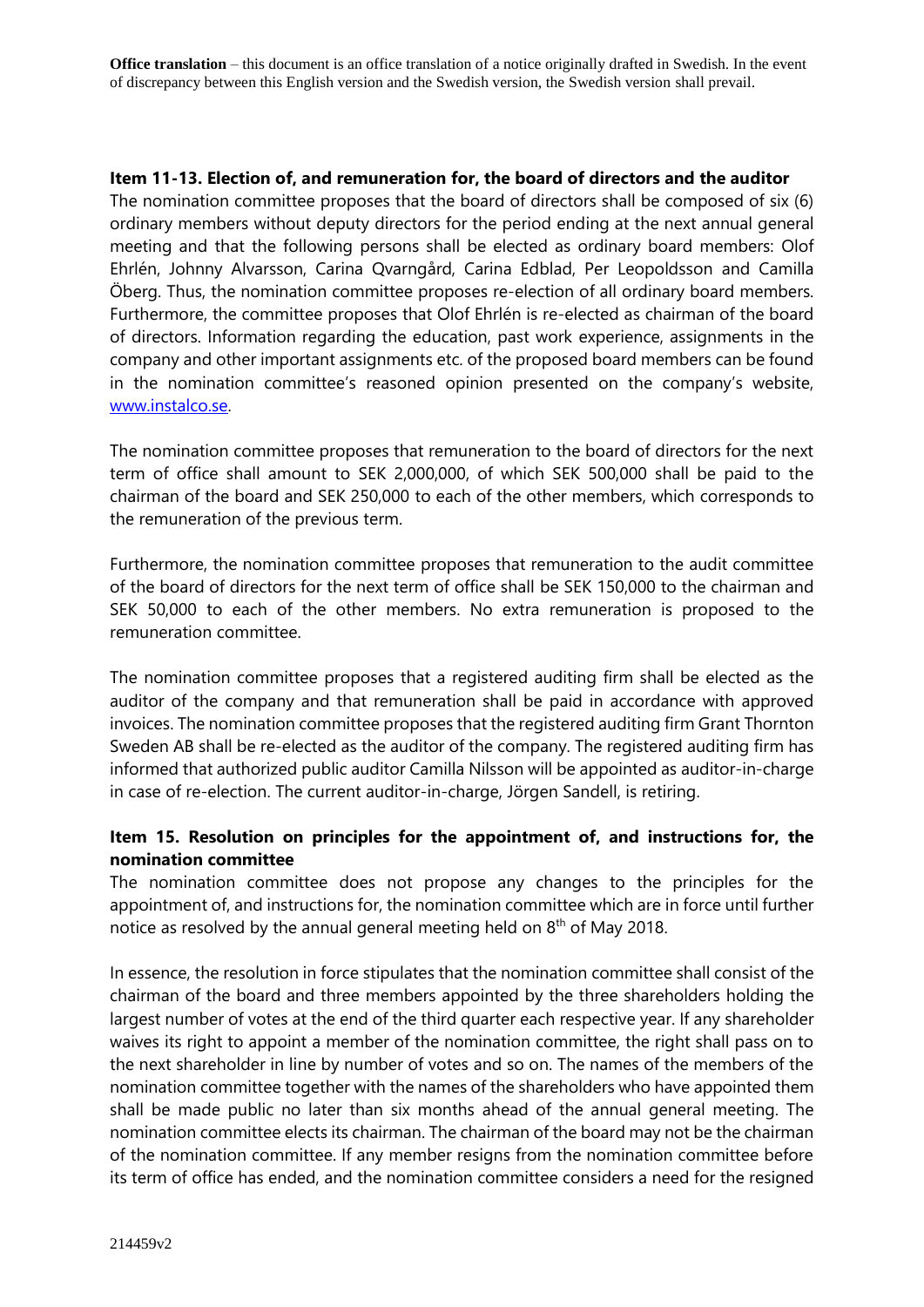member to be replaced, a replacement shall be appointed by the same shareholder who appointed the resigned member, or, if such shareholder does no longer holds the largest number of votes, by such shareholder who does. If a shareholder who has appointed a member substantially reduces its holdings in the company, and if the nomination committee does not find it inappropriate considering the need for continuity for the forthcoming annual general meeting, the member elected by such shareholder shall resign from the nomination committee and the nomination committee shall, thereafter, offer the shareholder holding the largest number of votes and has previously appointed a member, to appoint a member. Further to the aforementioned, the nomination committee shall, in general, have such composition and carry out such tasks as provided for by the Swedish Corporate Governance Code. The members of the nomination committee shall not receive any remuneration from the company. Any costs arising in connection with the work of the nomination committee shall be paid by the company, provided such costs have been approved by the chairman of the board. The entire resolution in force, which is proposed to stay in force, will be made available in accordance with the section "Documents" presented below.

### **PROPOSALS BY THE BOARD OF DIRECTORS**

### **Item 9. Resolution regarding the allocation of the company's profit according to the adopted balance sheet**

The board of directors proposes a dividend amounting to SEK 1.50 per share, and that the remaining balance is to be carried forward. The proposed record date for receipt of dividends is the 10<sup>th</sup> of May 2019. Consequently, dividends are expected to be paid via Euroclear Sweden AB on the 15<sup>th</sup> of May 2019.

### **Item 14. Resolution on guidelines for remuneration to the senior management**

The board of directors proposes that the annual general meeting resolves on guidelines for remuneration and other terms of employment for senior management with, essentially, the following content (corresponding to the guidelines adopted at the annual general meeting held on  $8<sup>th</sup>$  of May 2018). The basic principle is that remuneration and other terms of employment must be market-conforming and competitive to ensure that the group can attract and retain competent senior management in the company at reasonable costs. Remuneration shall comprise fixed remuneration, variable remuneration, pension, and other benefits. Variable remuneration shall be paid in cash and shall be calculated on the fulfilment of targets within the individual's area of responsibility (group or business area) and be aligned with shareholders' interests. Variable remuneration shall be pensionable unless otherwise agreed, and correspond to a maximum of 50 percent of the fixed annual salary for the CEO and other senior executives. Pension benefits shall be in the form of contribution plans. Other benefits, such as company car, additional health insurance or occupational health care, shall be marketconforming and of limited value in relation to other remuneration. The notice period shall, in general, be six months for the CEO and three to six months for other senior executives. In case of termination by the company, the notice period for any senior executive shall not be greater than twelve months. The board of directors shall have the right to waive the guidelines in case of extraordinary circumstances in the specific case. The board of directors' complete proposal will be kept available in accordance with the section "Documents" presented below.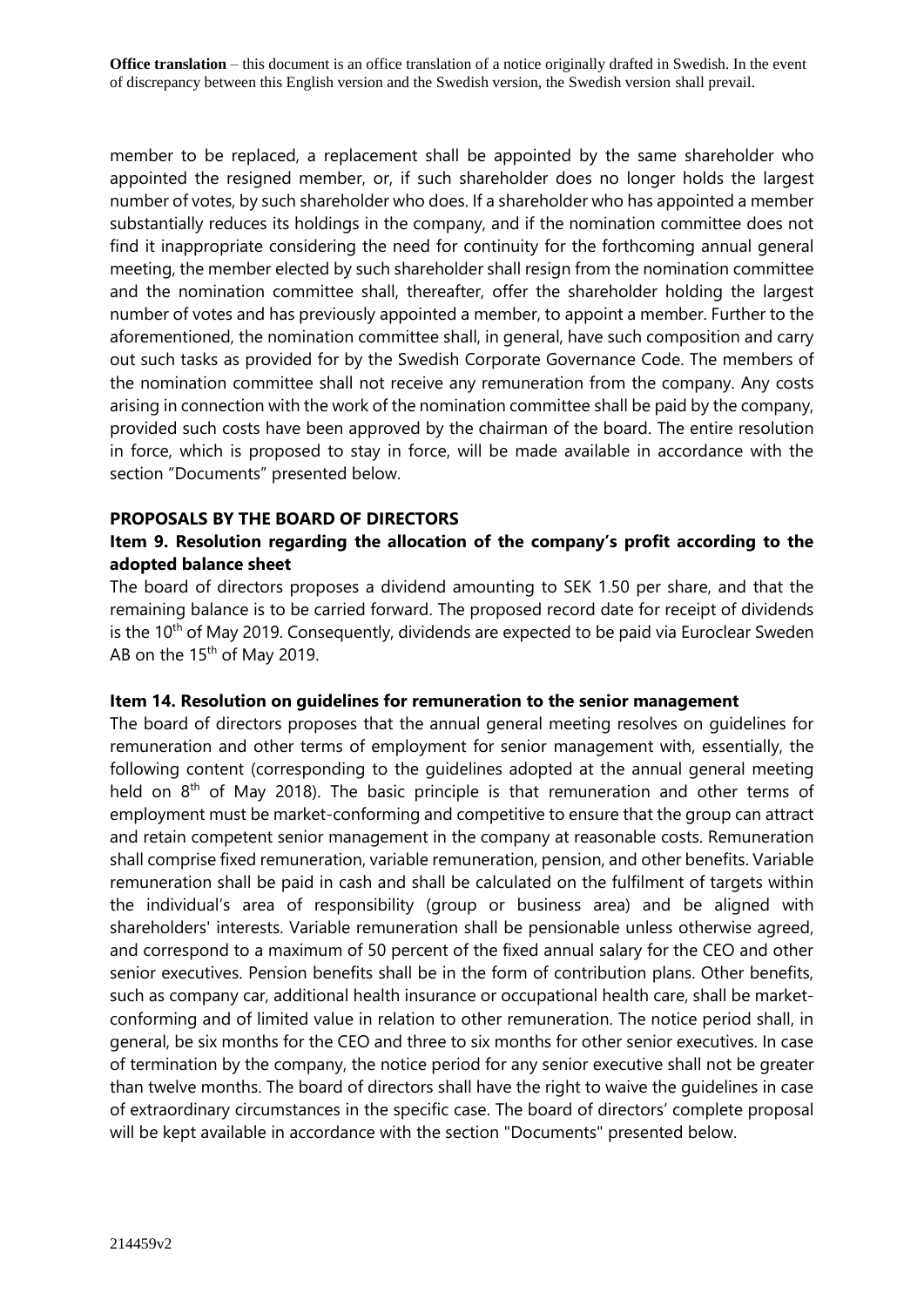### **Item 16. Resolution to change the company name and the company's articles of association**

The board of directors proposes that the annual general meeting resolves on a change of the company's name from Instalco Intressenter AB to Instalco AB through a change of the company's articles of association. The amendment is proposed since the board of directors considers it to be appropriate to simplify the company's name. The change of company name will not cause any changes to the name under which the company's shares are traded. It is, furthermore, proposed that the object of the company's business presented in the articles of association is adjusted. The adjustments are made to clarify and simplify the object of the company's business.

## **Item 17. Resolution to grant the board of directors an authorization to purchase and sell the company's own shares**

The board of directors proposes that the annual general meeting resolves to grant the board of directors an authorization to purchase and sell the company's own shares in accordance with the following conditions.

Any purchase of the company's own shares shall be made on Nasdaq Stockholm and shall be made in accordance with the rules on the purchase of own shares as set out in Nasdaq Stockholm's rulebook for issuers. The authorization to purchase own shares may be used, at one or more occasions, until the time of the next annual general meeting. The number of shares purchased may never result in that the company's holding of its own shares exceeds 5 percent of the total number of shares in the company. Any purchase of own shares at Nasdaq Stockholm shall be made at a price per share within the registered price range, which is the range between the highest purchase price (best bid) and the lowest selling price (best offer). Any payment for shares shall be made in cash.

Any sale of own shares shall be made on (i) Nasdaq Stockholm or (ii) if made in connection with an acquisition of a company or a business, outside of Nasdaq Stockholm. The authorization to sell own shares may be used, at one or more occasions, until the time of the next annual general meeting.

Any sale of own shares on Nasdaq Stockholm shall be made at a price per share within the registered price range, which is the range between the highest purchase price (best bid) and the lowest selling price (best offer). Any payment for shares shall be made in cash.

Any sale of own shares outside of Nasdaq Stockholm shall be made (i) at a price or at a value of received property which is equal to the share price at the time for the transfer, with such deviation as deemed appropriate by the board of directors, or, if in connection with an acquisition of a company or business and where the payment is made in cash or capital contributed in kind, (ii) to the market value, as determined by the board of directors. The payment for the shares shall be made in cash, capital contributed in kind or payment through set-off.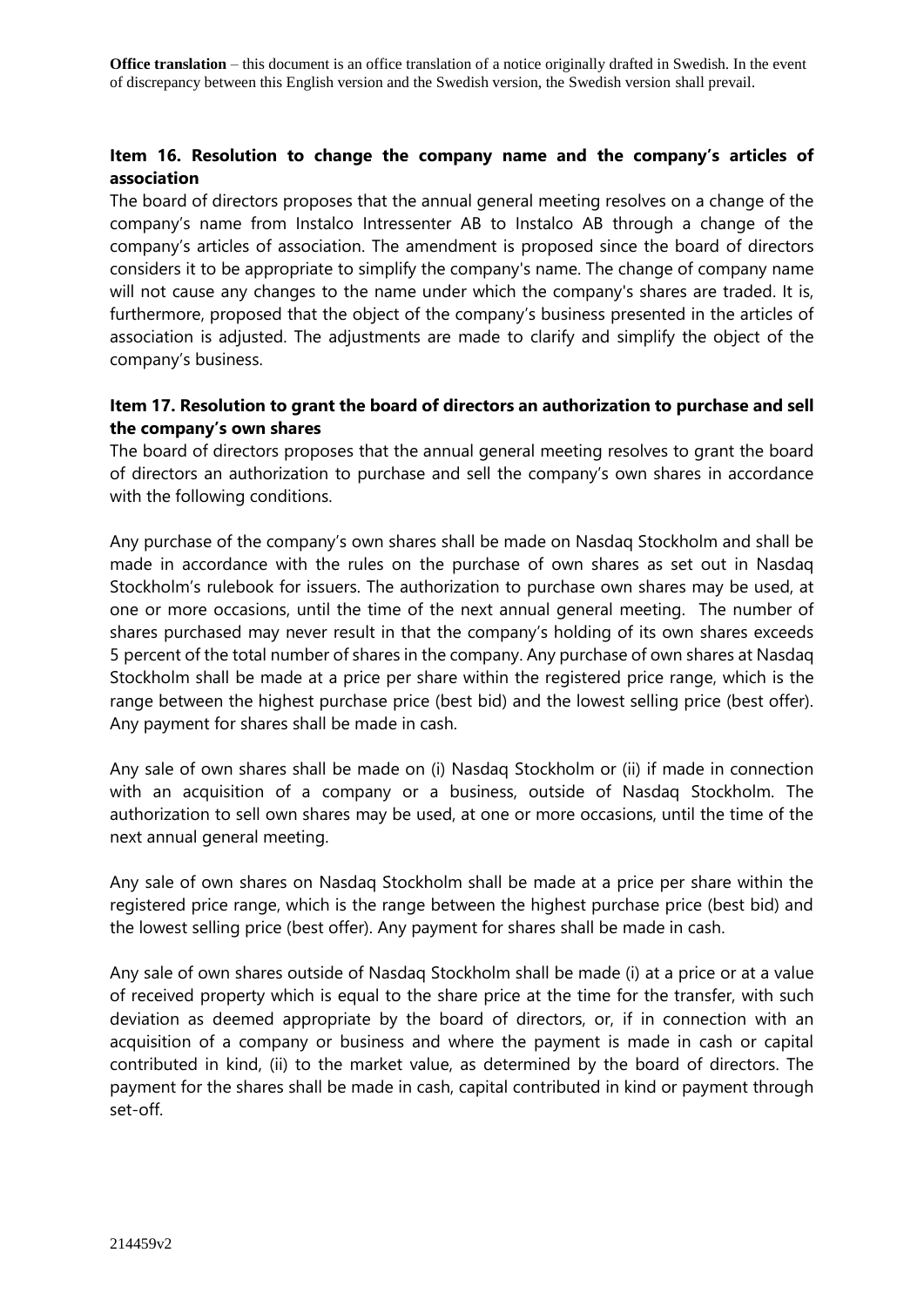Transfers made with deviation from the shareholders' preferential rights may only be made in order to finance consideration to be paid in connection with acquisitions of companies or businesses.

The purpose of the authorization to purchase and sell the company's own shares, and the reason for accepting a deviation from the shareholders' preferential rights, is to increase the board of directors' flexibility to timely enable acquisitions by payment with own shares in order to recapitalise the company and/or involve new owners of strategic importance for the company and/or to acquire other companies or businesses.

**Item 18. Resolution to grant the board of directors an authorization to issue new shares** The board of directors proposes that the annual general meeting resolves to authorize the board of directors to, at one or more occasions until the time of the next annual general meeting, with or without deviation from the shareholders' preferential rights, against payment in cash, capital contributed in kind or payment through set-off, resolve on the issuance of new shares and/or convertible bonds entailing issuance of or conversion to a number of shares corresponding to a maximum dilution of 10 percent of the share capital and votes in the company. The purpose of the authorization is to increase the company's financial flexibility as well as to enable payment with own shares and/or convertible bonds, partly in connection with any acquisition of companies or businesses that the company may pursue and partly to settle any earn-outs in connection with such acquisitions. Issuance against payment in cash with deviation from shareholders' preferential rights may only be made in order to finance consideration to be paid in cash in connection with acquisitions of companies or businesses. Issuance with payment through set-off with deviation from shareholders' preferential rights may only be made in connection with the settlement of earn-outs relating to acquisitions of companies or businesses. In the case of issuance with deviation from the shareholders' preferential rights, the basis for the determination of the issue price shall be the prevailing market conditions at the time when shares and/or convertible bonds are issued.

### **SPECIAL MAJORITY REQUIREMENT**

A valid decision in accordance with the board of directors' proposals on item 16, 17 and 18 of the agenda requires that at least two-thirds of the present shareholders, both by means of number of votes and the capital, approves the decision.

### **NUMBER OF SHARES AND VOTES IN THE COMPANY**

At the time of issuance of this notice, the total number of shares and votes in the company amounts to 48,541,722. The company does not hold any of its own shares.